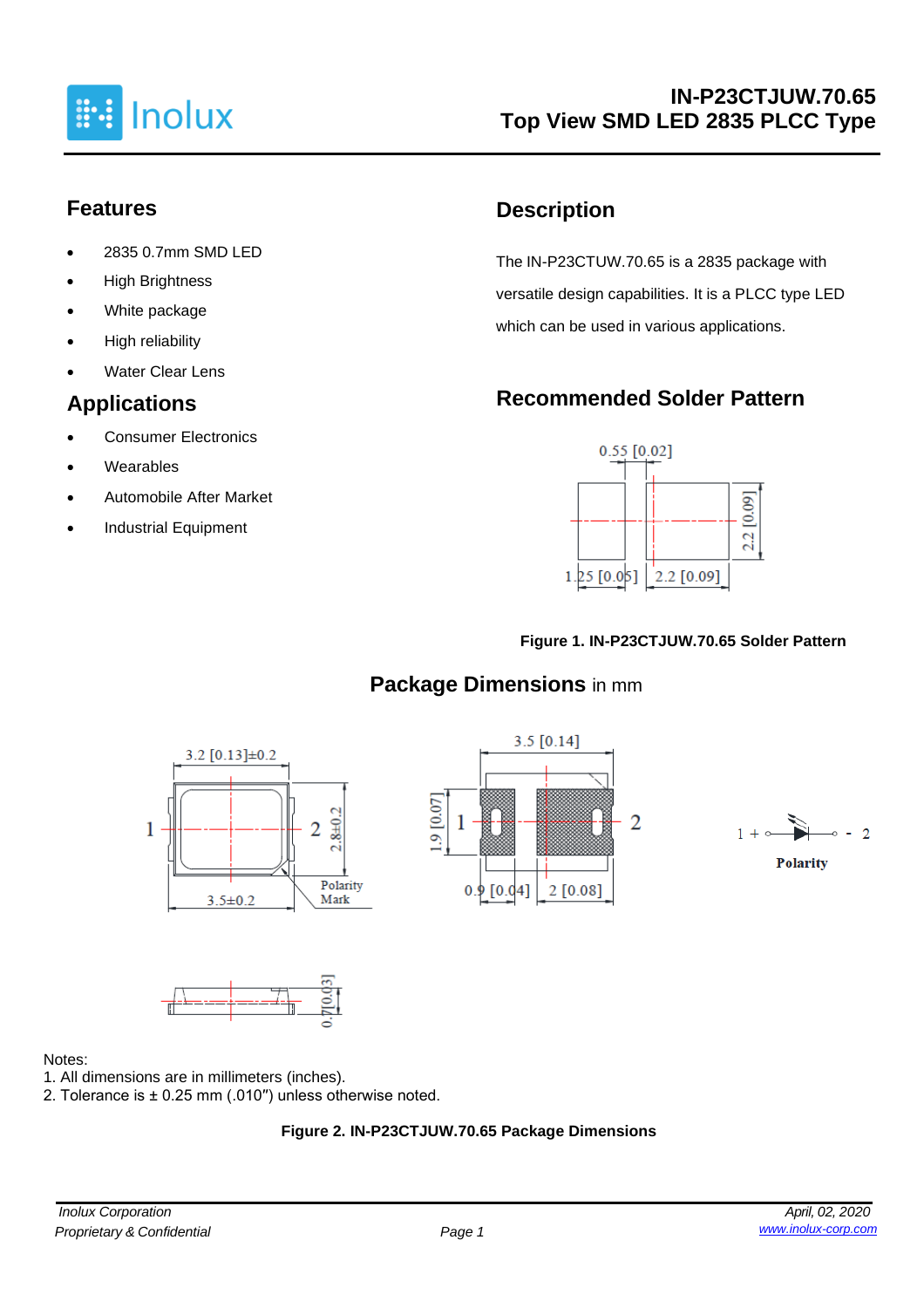

### **Absolute Maximum Rating at 25<sup>o</sup>C** (Note 1)

| <b>Product</b>           | <b>Color</b> | $\mid$ Emission $\mid$ Pd (mW) $\mid$ IF (mA) $\mid$ IFP* (mA) $\mid$ VR (V) $\mid$ |    |     | $\mathsf{Top}$ (°C) | Tsт (°C)    |             |  |
|--------------------------|--------------|-------------------------------------------------------------------------------------|----|-----|---------------------|-------------|-------------|--|
| <b>IN-P23CTJUW.70.65</b> | White        | 0.2                                                                                 | 60 | 100 | 5                   | -40°C~+80°C | -40°C~+85°C |  |

# **Notes**

1. Derate linearly as shown in derating curve.<br>2. Duty Factor = 10%. Frequency = 1 kHz

Duty Factor = 10%, Frequency = 1 kHz

#### **Electrical Characteristics** *<sup>T</sup><sup>A</sup> <sup>=</sup> 25°C* (Note 1)

| <b>Parameters</b>               | <b>Symbol</b> | Min.  | Typ.      | Max. | <b>Unit</b> | <b>Test Condition</b> |
|---------------------------------|---------------|-------|-----------|------|-------------|-----------------------|
| Luminous Flux                   | IV            | 20    |           | 28   | lm          | $IF=60mA$             |
| <b>Viewing Angle</b>            | 201/2         | ---   | 120       | ---  | Deg         | IF=60mA               |
| <b>Chromaticity Coordinates</b> | Cx/Cy         | $---$ | 0.31/0.32 | ---  |             | IF=60mA               |
| <b>Color Temperature</b>        | <b>CCT</b>    | 5000  | 6500      | ---  | K           | $IF=60mA$             |
| <b>Color Rendering Index</b>    | CRI           | 70    | ---       | ---  | Ra          | IF=60mA               |
| <b>Forward Voltage</b>          | <b>VF</b>     | 2.8   | 3.2       | 3.6  | V           | $IF = 60mA$           |
| <b>Reverse Current</b>          | lĸ            |       |           | 10   | μA          | $V_R = 5V$            |

#### **Notes**

1. Luminous intensity is measured with a light sensor and filter combination that approximates the CIE eye-response curve.<br>2. 201/2 is the o-axis angle where the luminous intensity is  $1/2$  the peak intensity

2. 2θ1/2 is the o -axis angle where the luminous intensity is 1⁄2 the peak intensity

3. The dominant wavelength (λd) is derived from the CIE chromaticity diagram and represents the single wavelength which defines the color of the device.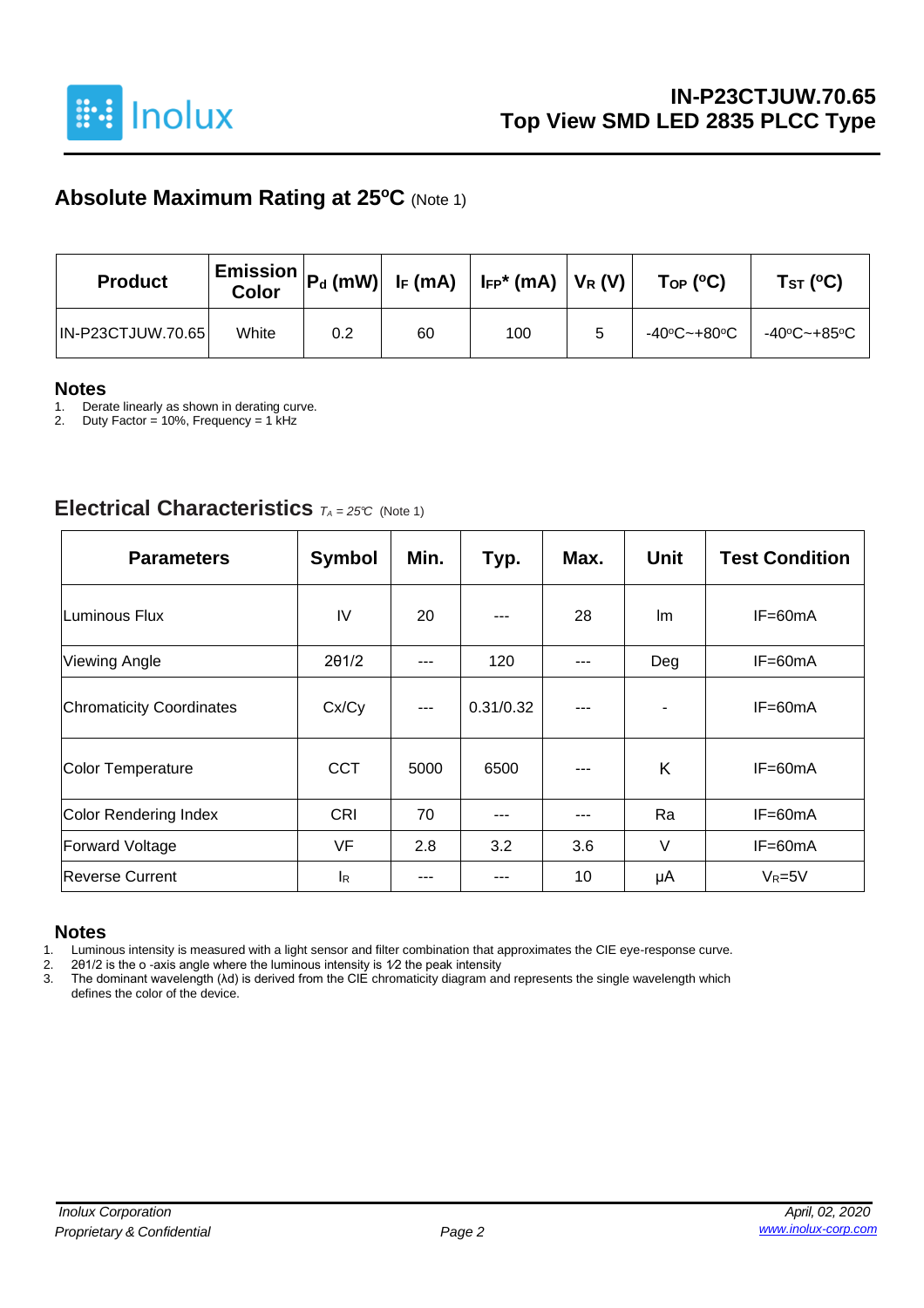

## **Chromaticity Bin : Typ. CCT 6500K**

| Bin<br>Code | Left x | Left y | Top x | Top y | Right x | Right y | <b>Bottom</b><br>x | <b>Bottom</b><br>у |
|-------------|--------|--------|-------|-------|---------|---------|--------------------|--------------------|
| $E1-1$      | 0.305  | 0.324  | 0.313 | 0.331 | 0.312   | 0.341   | 0.303              | 0.333              |
| $E2-1$      | 0.306  | 0.316  | 0.314 | 0.323 | 0.313   | 0.331   | 0.305              | 0.324              |
| $E3-1$      | 0.308  | 0.307  | 0.315 | 0.313 | 0.314   | 0.323   | 0.306              | 0.316              |
| E4-1        | 0.310  | 0.298  | 0.316 | 0.304 | 0.315   | 0.313   | 0.308              | 0.307              |
| $E1-2$      | 0.313  | 0.331  | 0.323 | 0.340 | 0.323   | 0.349   | 0.312              | 0.341              |
| $E2-2$      | 0.314  | 0.323  | 0.323 | 0.330 | 0.323   | 0.340   | 0.313              | 0.331              |
| $E3-2$      | 0.315  | 0.313  | 0.323 | 0.321 | 0.323   | 0.330   | 0.314              | 0.323              |
| $E4-2$      | 0.316  | 0.304  | 0.323 | 0.311 | 0.323   | 0.321   | 0.315              | 0.313              |
| $F1-1$      | 0.323  | 0.340  | 0.330 | 0.347 | 0.330   | 0.357   | 0.323              | 0.349              |
| $F2-1$      | 0.323  | 0.330  | 0.330 | 0.337 | 0.330   | 0.347   | 0.323              | 0.340              |
| $F3-1$      | 0.323  | 0.321  | 0.330 | 0.327 | 0.330   | 0.337   | 0.323              | 0.330              |
| $F4-1$      | 0.323  | 0.311  | 0.330 | 0.317 | 0.330   | 0.327   | 0.323              | 0.321              |
| $F1-2$      | 0.330  | 0.347  | 0.337 | 0.354 | 0.338   | 0.365   | 0.330              | 0.357              |
| $F2-2$      | 0.330  | 0.337  | 0.337 | 0.343 | 0.337   | 0.354   | 0.330              | 0.347              |
| $F3-2$      | 0.330  | 0.327  | 0.337 | 0.333 | 0.337   | 0.343   | 0.330              | 0.337              |
| $F4-2$      | 0.330  | 0.317  | 0.337 | 0.322 | 0.337   | 0.333   | 0.330              | 0.327              |
| $F1-3$      | 0.337  | 0.354  | 0.346 | 0.362 | 0.347   | 0.373   | 0.338              | 0.365              |
| $F2-3$      | 0.337  | 0.343  | 0.345 | 0.351 | 0.346   | 0.362   | 0.337              | 0.354              |
| $F3-3$      | 0.337  | 0.333  | 0.344 | 0.340 | 0.345   | 0.351   | 0.337              | 0.343              |
| $F4-3$      | 0.337  | 0.322  | 0.343 | 0.328 | 0.344   | 0.340   | 0.337              | 0.333              |

Chromaticity Coordinates Specifications for Bin Rank (Ta=25℃):



#### **ESD Precaution**

ATTENTION: Electrostatic Discharge (ESD) protection



The symbol above denotes that ESD precaution is needed. ESD protection for GaP and AlGaAs based chips is necessary even though they are relatively safe in the presence of low static-electric discharge. Parts built with AlInGaP, GaN, or/and InGaN based chips are STATIC SENSITIVE devices. ESD precaution must be taken during design and assembly. If manual work or processing is needed, please ensure the device is adequately protected from ESD during the process.

Please be advised that normal static precautions should be taken in the handling and assembly of this device to prevent damage or degradation which may be induced by electrostatic discharge (ESD).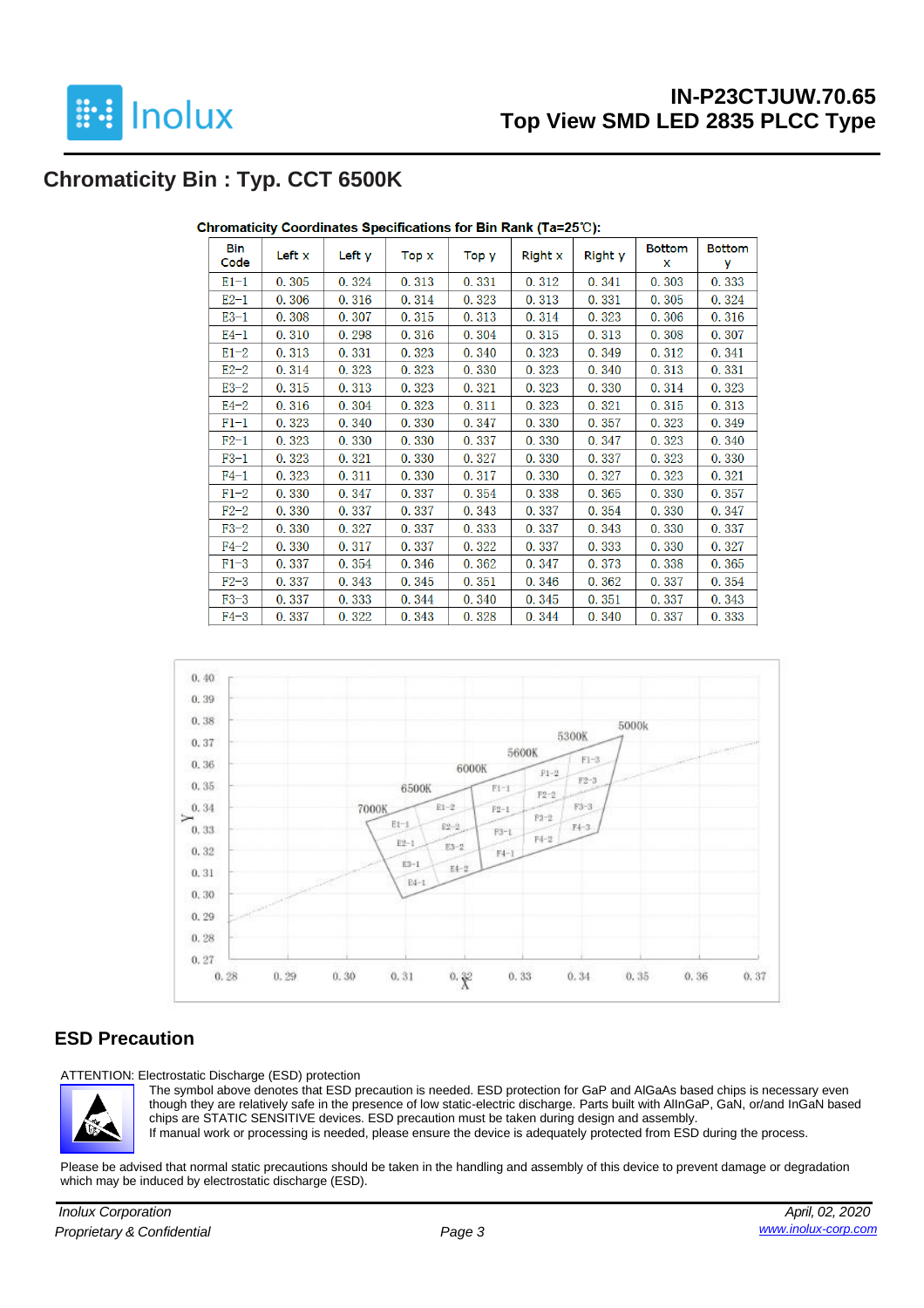

### **IN-P23CTJUW.70.65 Top View SMD LED 2835 PLCC Type**

### **Typical Characteristic Curves**



Forward Current Derating Curve





Luminous Intensity & Forward Current



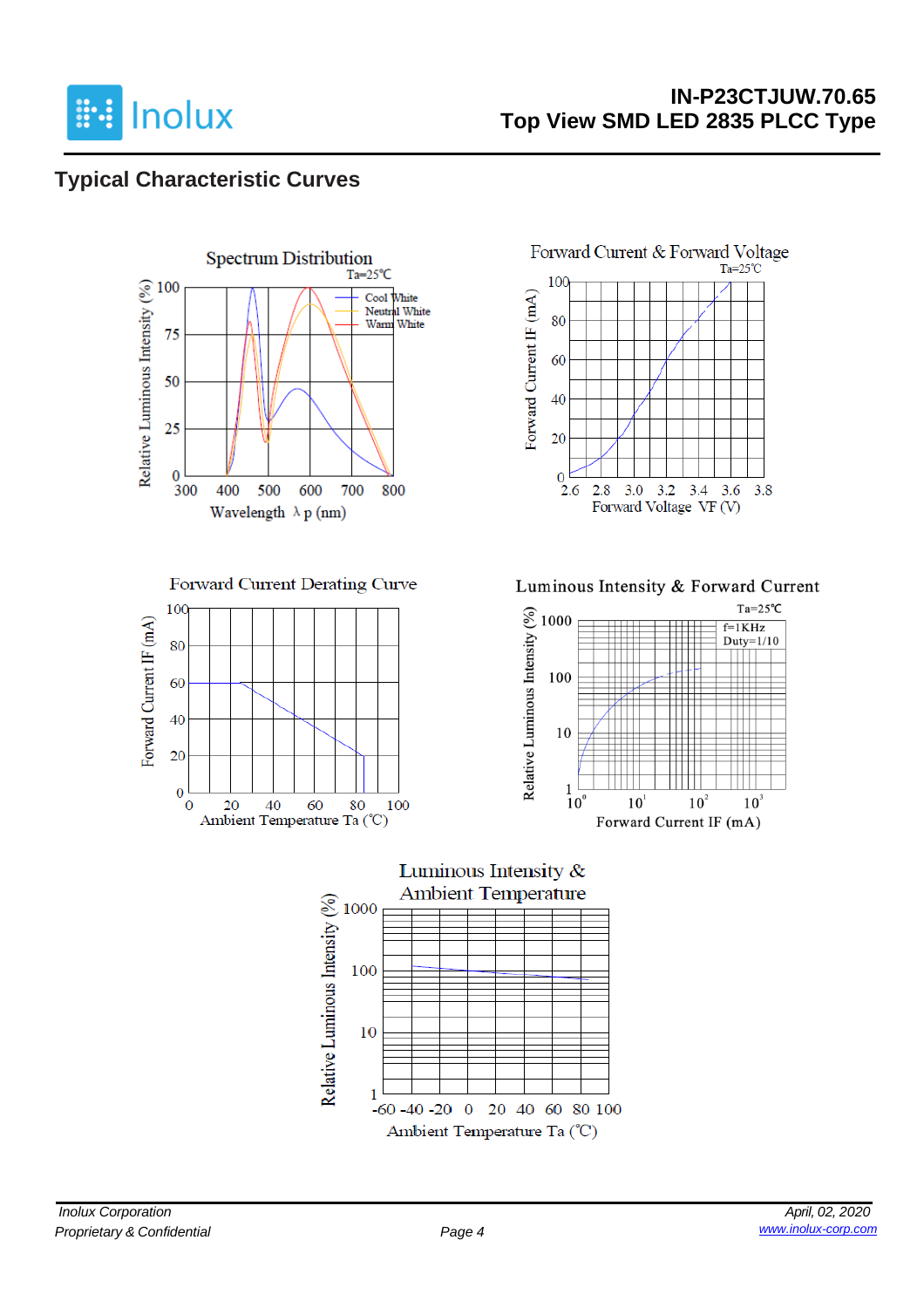

# **Typical Characteristic Curves – Radiation Pattern**



## **Ordering Information**

| Product           | <b>Emission Color</b> | <b>Test Current</b><br>$I_F$ (mA) | Luminous Flux<br>$I_V$ (lm)<br>'Typ.) | Forward<br>Voltage<br>$V_F(V)$<br>'Тур.) | Orderable<br>Part Number |
|-------------------|-----------------------|-----------------------------------|---------------------------------------|------------------------------------------|--------------------------|
| IN-P23CTJUW.70.65 | White                 | 60                                | 24                                    | 3.2                                      | IN-P23CTJUW.70.65        |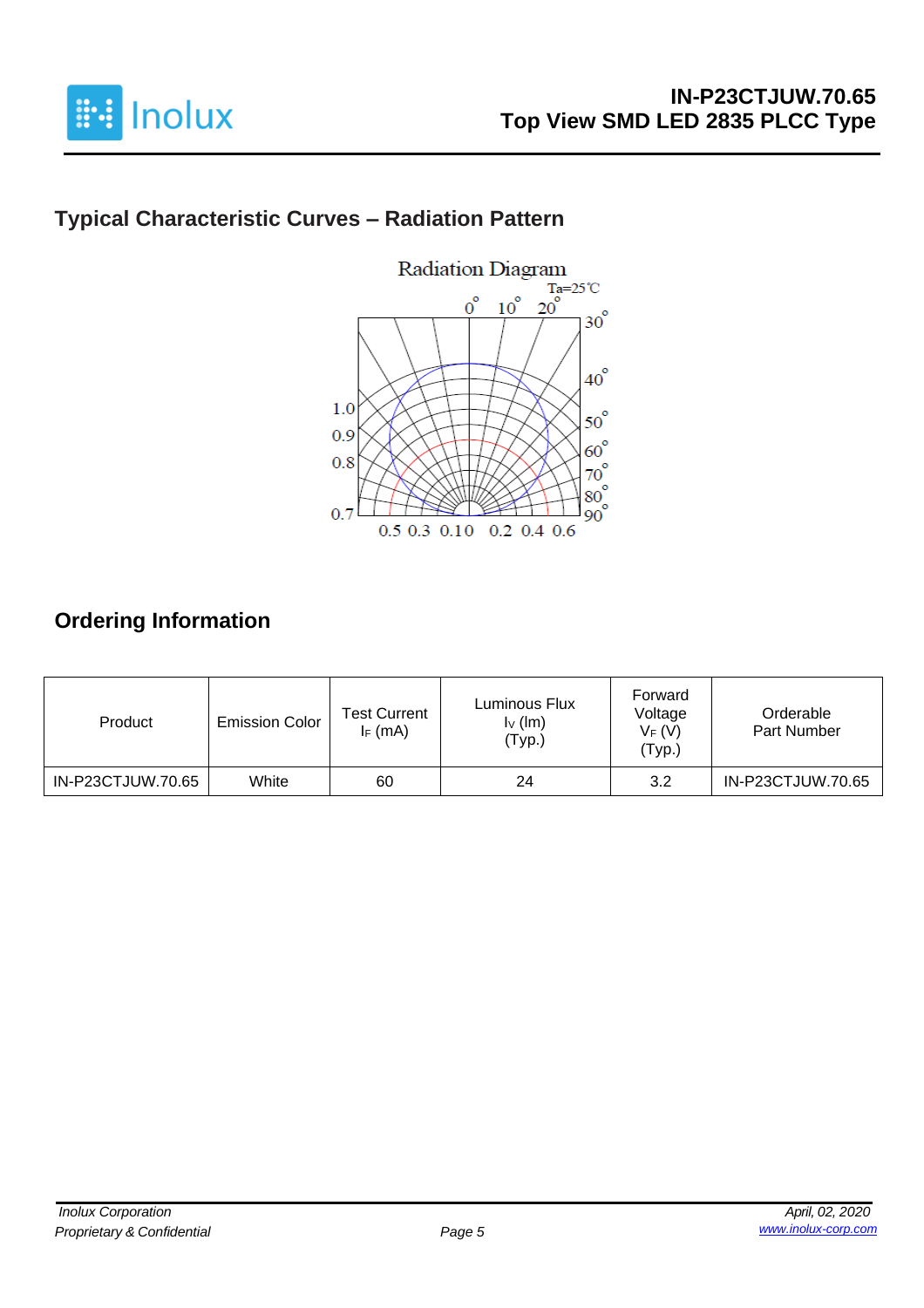

# **Label Specifications**



### **Inolux P/N:**

| N             | P                     | $\overline{2}$ | 3       | C                   | T                  |          | U                 | W              | ٠       | 70         | $\bullet$ | 65         | $\overline{a}$ | $X$ $X$ $X$ $X$         |
|---------------|-----------------------|----------------|---------|---------------------|--------------------|----------|-------------------|----------------|---------|------------|-----------|------------|----------------|-------------------------|
|               | Material              |                | Package | Variation           | Orientation        | Current  | Lens              | Color          | $\cdot$ | <b>CRI</b> | $\bullet$ | <b>CCT</b> |                | Customized<br>Stamp-off |
| Inolux<br>SMD | $P = P L C C$<br>Type |                |         | 23C=PLCC2 2835 Slug | $T = Top$<br>Mount | $J=60mA$ | $U =$<br>Diffused | $W =$<br>White | $\cdot$ | 70=CRI 70  |           | 65=6500K   |                |                         |

#### **Lot No.:**

| -        | ∸ |                     |  |       | 01   | 2Δ     | 001 |  |
|----------|---|---------------------|--|-------|------|--------|-----|--|
| Internal |   |                     |  |       |      |        |     |  |
| Tracker  |   | Year (2018, 2019, ) |  | Month | Date | Serial |     |  |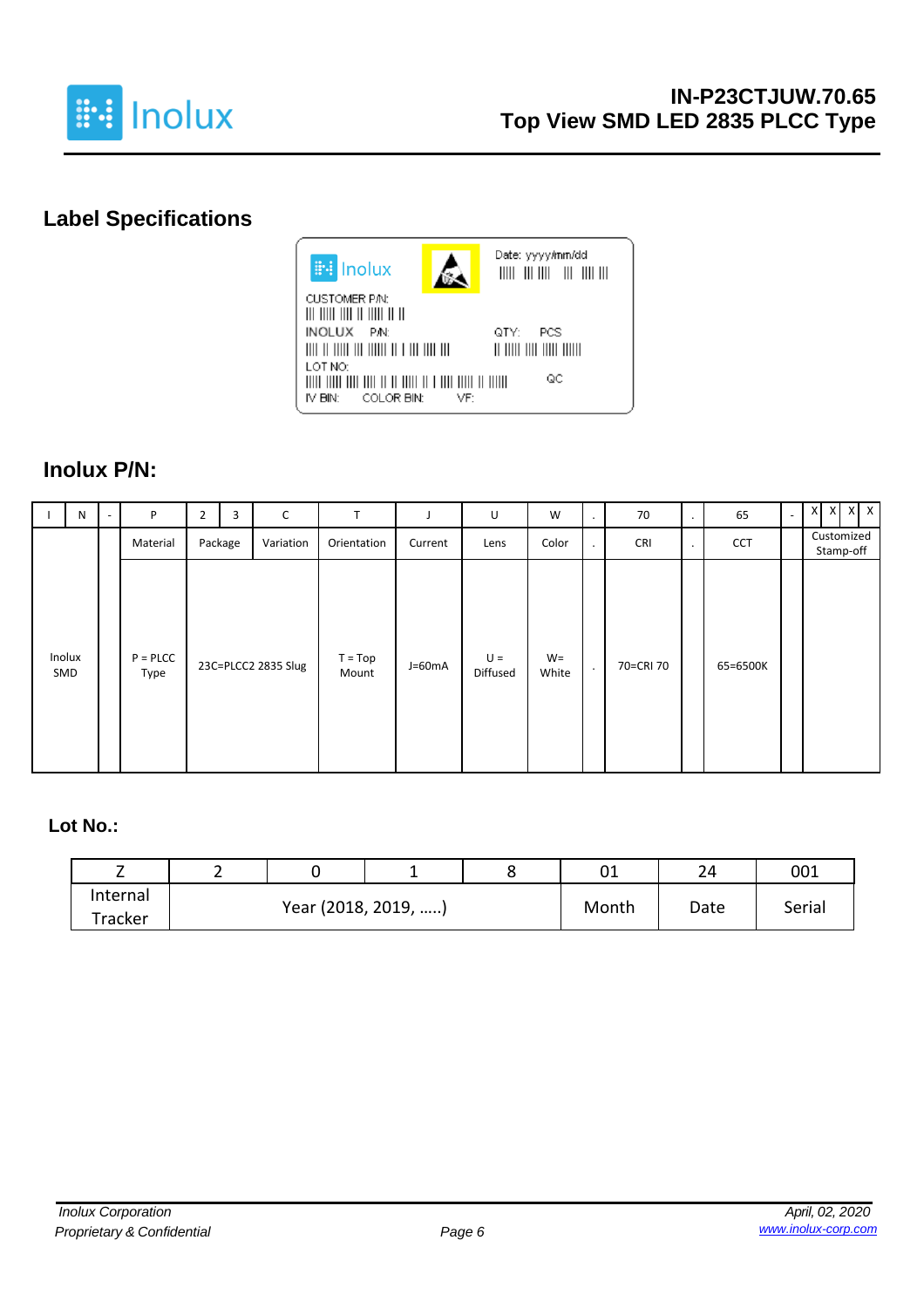

### **Packaging Information: 4000pcs Per Reel**

### Tape Dimension



### Reel Dimension



Unit: mm Tolerance:  $\pm$  0.25mm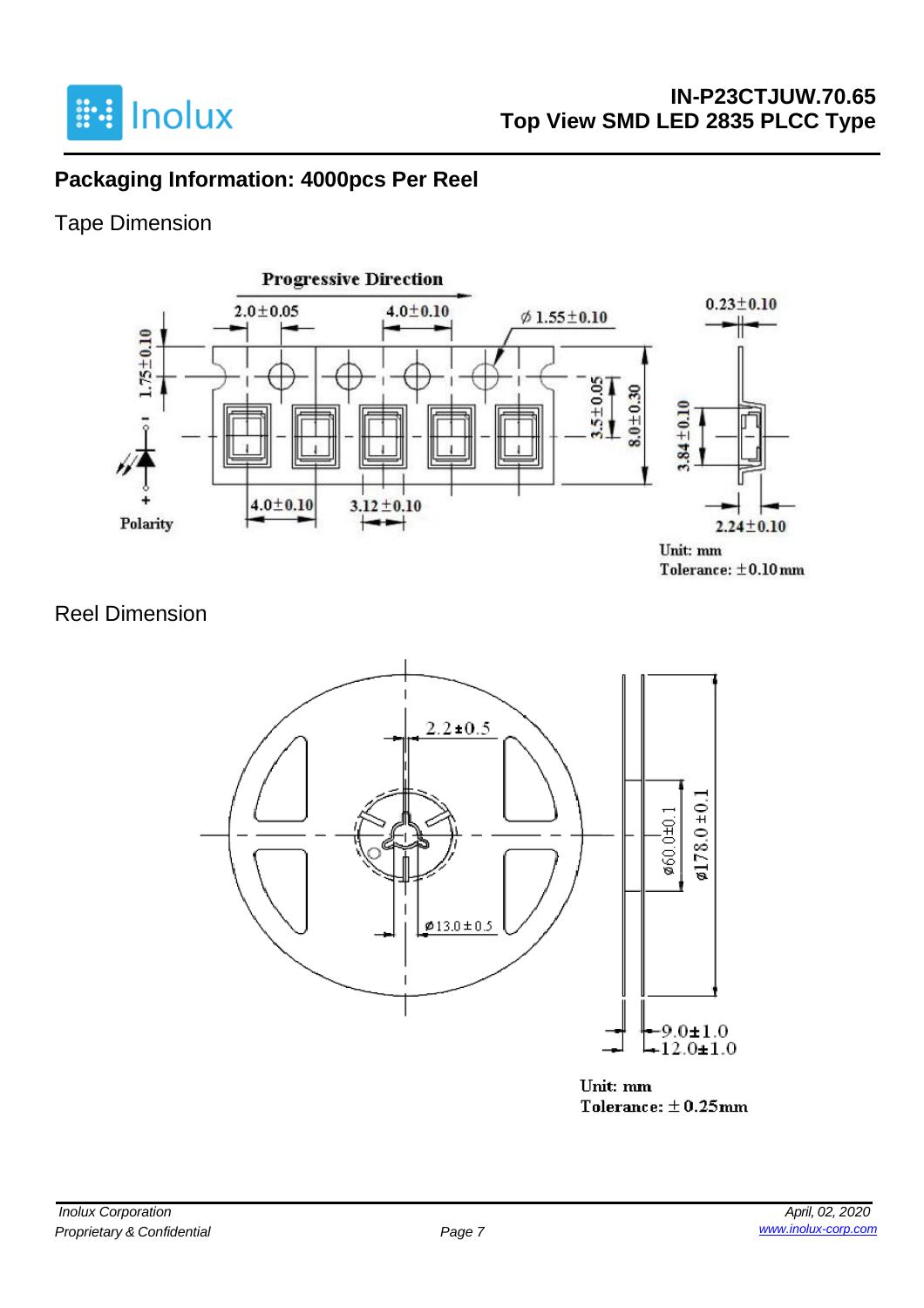

### **IN-P23CTJUW.70.65 Top View SMD LED 2835 PLCC Type**

# Packing Dimension



5 boxes per carton are available depending on shipment quantity.

|              | <b>Specification</b> | Material                         | <b>Quantity</b>      |
|--------------|----------------------|----------------------------------|----------------------|
| Carrier tape | Per EIA 481-1A specs | Conductive black tape            | $ 4000$ pcs per reel |
| Reel         | Per EIA 481-1A specs | Conductive black                 |                      |
| Label        | <b>IN</b> standard   | Paper                            |                      |
| Packing bag  | 220x240mm            | Aluminum laminated bag/no-zipper | One reel per bag     |
| Carton       | <b>IN</b> standard   | Paper                            | Non-specified        |

Others:

Each immediate box consists of 5 reels. The 5 reels may not necessarily have the same lot number or the same bin combinations of Iv,  $\lambda_D$  and Vf. Each reel has a label identifying its specification; the immediate box consists of a product label as well.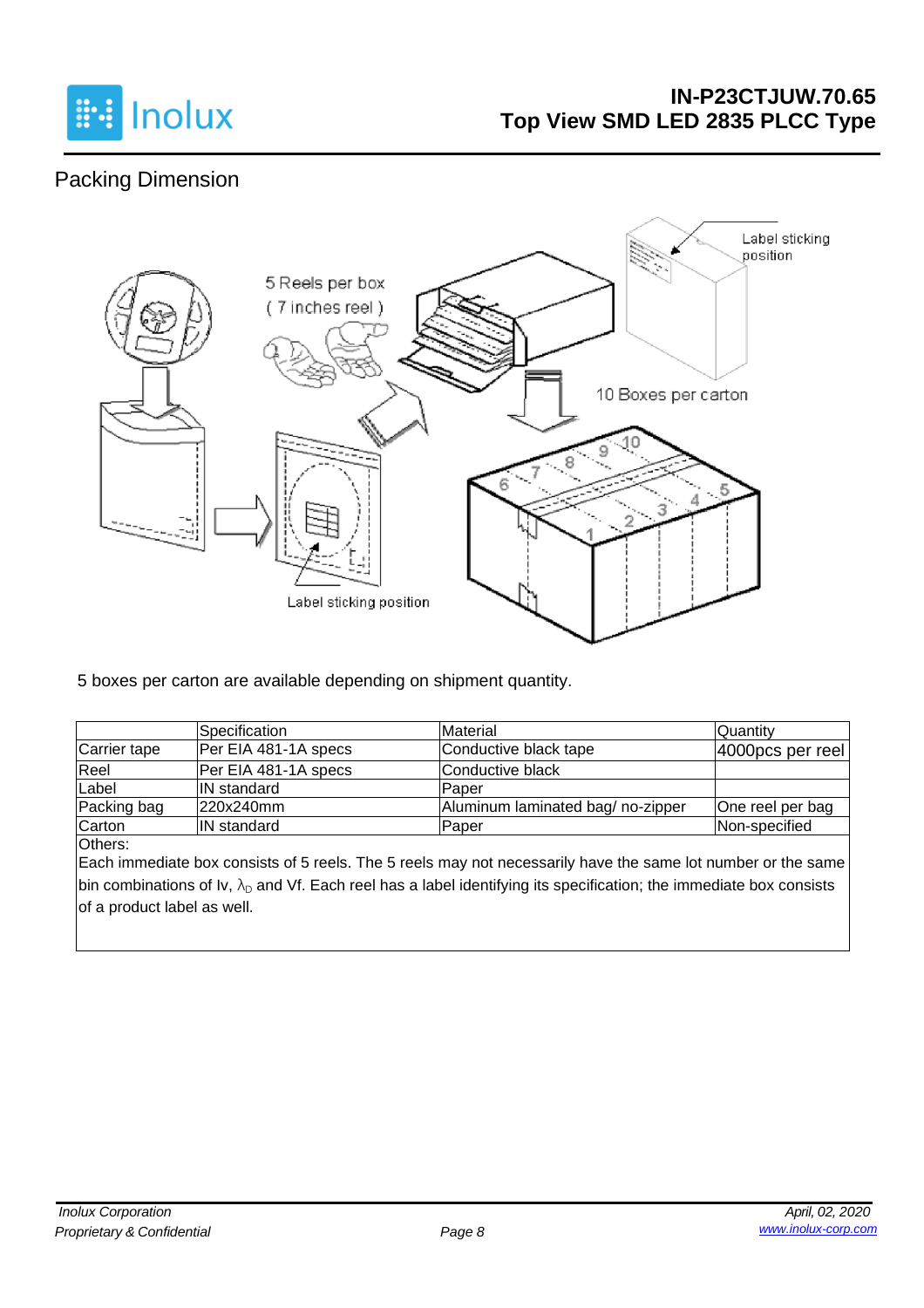

### **Dry Pack**

All SMD optical devices are **MOISTURE SENSITIVE**. Avoid exposure to moisture at all times during transportation or storage. Every reel is packaged in a moisture protected anti-static bag. Each bag is properly sealed prior to shipment.

Upon request, a humidity indicator will be included in the moisture protected anti-static bag prior to shipment.

The packaging sequence is as follows:



### **Reflow Soldering**

- Recommended tin glue specifications: melting temperature in the range of 178~192 <sup>o</sup>C
- The recommended reflow soldering profile is as follows (temperatures indicated are as measured on the surface of the LED resin):

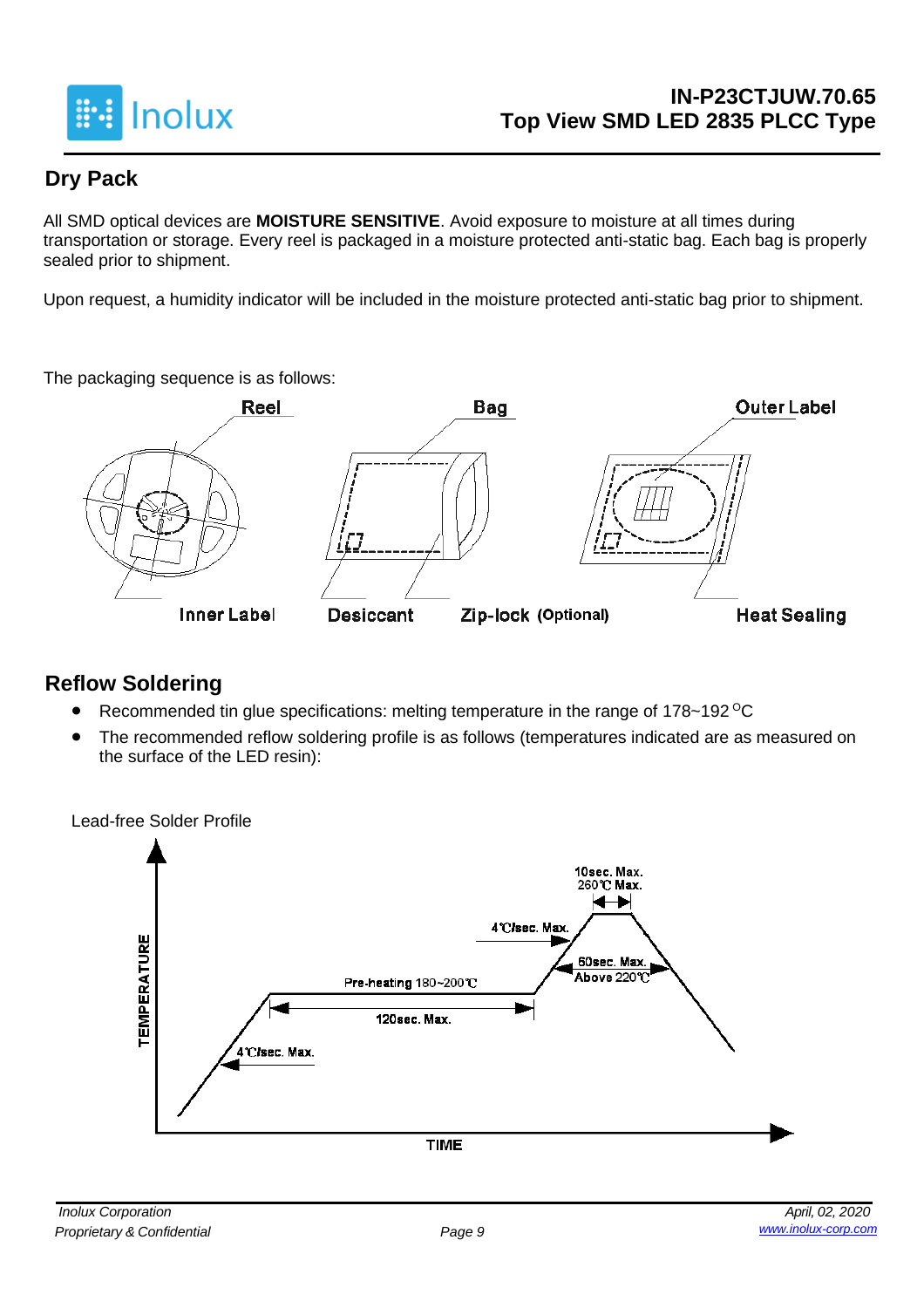

### **Precautions**

- Avoid exposure to moisture at all times during transportation or storage.
- Anti-Static precaution must be taken when handling GaN, InGaN, and AlInGaP products.
- It is suggested to connect the unit with a current limiting resistor of the proper size. Avoid applying a reverse voltage.
- Avoid operation beyond the limits as specified by the absolute maximum ratings.
- Avoid direct contact with the surface through which the LED emits light.
- If possible, assemble the unit in a clean room or dust-free environment.

### **Reworking**

- Rework should be completed within 5 seconds under  $260^{\circ}$ C.
- The iron tip must not come in contact with the copper foil.
- Twin-head type is preferred.

### **Cleaning**

Following are cleaning procedures after soldering:

- An alcohol-based solvent such as isopropyl alcohol (IPA) is recommended.
- Temperature x Time should be  $50^{\circ}$ C x 30sec. or <30 $^{\circ}$ C x 3min
- Ultra sonic cleaning: < 15W/ bath; bath volume ≤ 1liter
- Curing:  $100^{\circ}$ C max, <3min

### **Cautions of Pick and Place**

- Avoid stress on the resin at elevated temperature.
- Avoid rubbing or scraping the resin by any object.
- Electro-static may cause damage to the component. Please ensure that the equipment is properly grounded. Use of an ionizer fan is recommended.